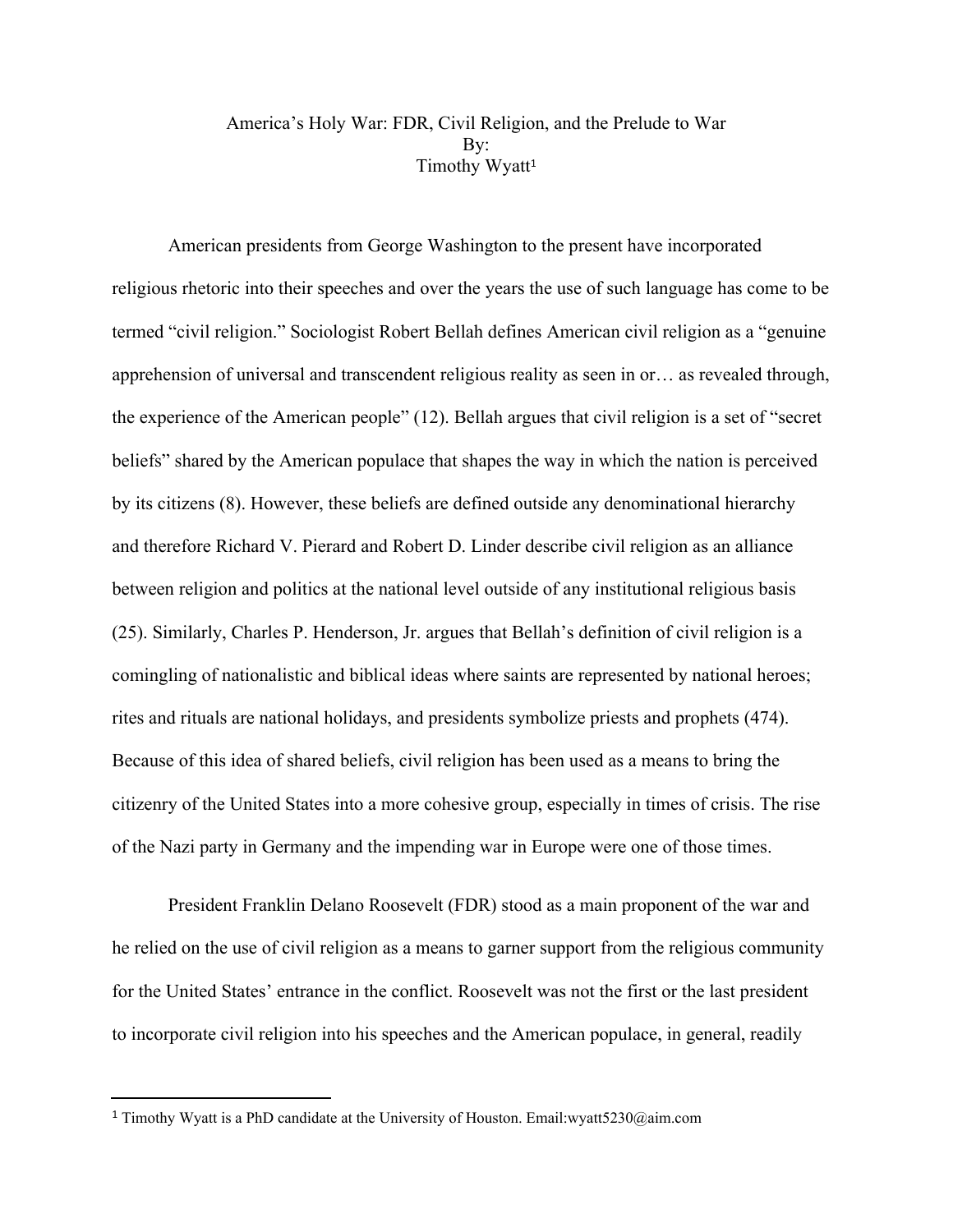accepts the practice. Often in his Fireside Chats or speeches to the houses of Congress, FDR argued for the entrance of America into the war by using both blatant and subtle religious rhetoric. Roosevelt portrayed the conflict in the light of good versus evil, the religious against the irreligious. In doing so, he pitted the Christian ideals of democracy against the atheism of National Socialism. In his view, competing theologies were not the enemy of religion, but the real conflict existed between belief and non-belief (Smith, *Faith* 194). The president continued the use of religious rhetoric throughout the war, framing the conflict in morals rather than through a political stance.

Roosevelt had a deep connection with religion throughout his life. Christened at St. James Episcopal Church in Hyde Park, New York, the future president held close relationships with ministers and other religious individuals. In 1928, FDR became a vestryman and later the senior warden at St. James, the highest rank that a layman can hold. He continued to have a strong association with church life, becoming a trustee of the Cathedral of St. John the Divine in New York City. His history with the Episcopal Church led to an easy transition to the use of civil religion once he became president. Roosevelt became so adept at using religious rhetoric that Ronald Isetti argued that the leader "employed biblical symbols, religious language, and moral injunctions…more often" than most other presidents (678). Likewise, James MacGregor Burns characterized the president as a preacher, describing many of Roosevelt's speeches as "sermons" rather than policy pronouncements (476).

Though the president rarely attended church services while in office, FDR's religious devotion was never in question. Both his wife, Eleanor and his son James attested to the deep religious connection that Roosevelt held (Smith, Faith 193). The religious periodical,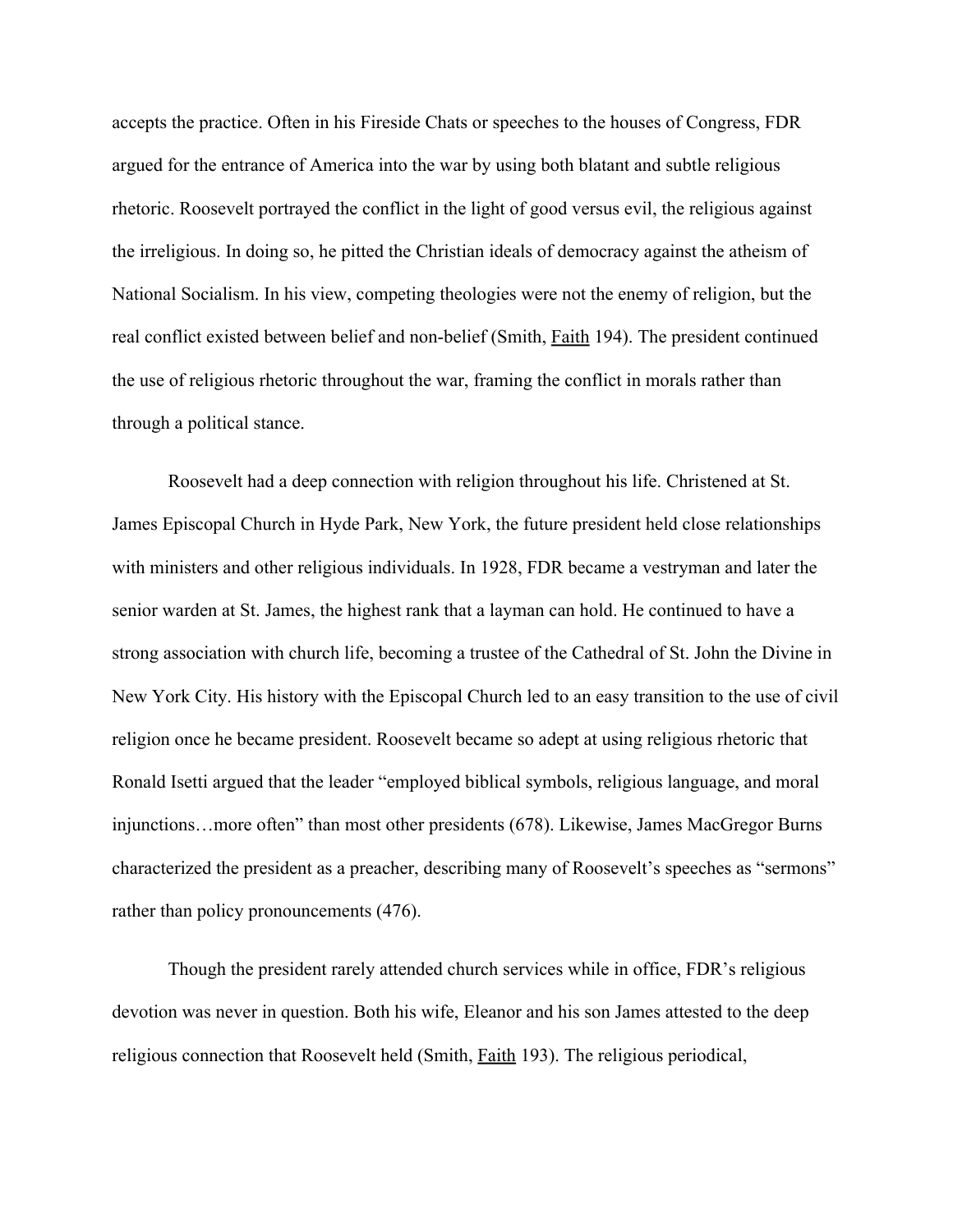Presbyterian Banner, as well as the editors of Christian Century considered FDR to be a devout man; with the latter describing the president as "spiritually sound" and labeling him a "religious leader" ("A Year of Roosevelt" 311). George Q. Flynn reiterated this view by stating Roosevelt set himself as the "moral leader" of the nation by framing the war in the "spiritual dimension" (191). The sentiments of Flynn and Christian Century echo Bellah's argument of a presidentpriest connection in American civil religion.

The staging of a "spiritual" slant to the conflict began in 1939 when Roosevelt started propagating the idea of America's Christian destiny in the world. In his State of the Union Address of that year, FDR stated that "God-fearing democracies" had to come to the defense of "religion, of democracy, and of good faith" (Pierard and Linder 178). Roosevelt set the stage for the Manichean idea of a coming struggle between good and evil, portraying the United States as the morally just defender of faith. With the country firmly placed in the hands of God, FDR saw "no end save victory" (Parker 168). To fit the mold of evil, the president described nations that attempted to regulate democracy and religion as agents against the "ideals of the Prince of Peace" (Pierard and Linder 177). Given that Roosevelt delivered these words after the signing of the Munich Agreement, it is clear that the president's words referred to Germany.

As German aggression worsened, Roosevelt's calls for the nation to take up its "noble duty" also increased (Buhite and Levy 162). America had a responsibility, according to the president, to protect religion from the Nazi invasion. In his Fireside Speech on 27 May 1941, FDR proclaimed the Nazi party did not "recognize any God except Hitler" and a German victory meant the end to the right to worship (Buhite and Levy 178). Roosevelt continued this thought later that same year in a more dramatic presentation in his Navy Day radio speech. FDR cited a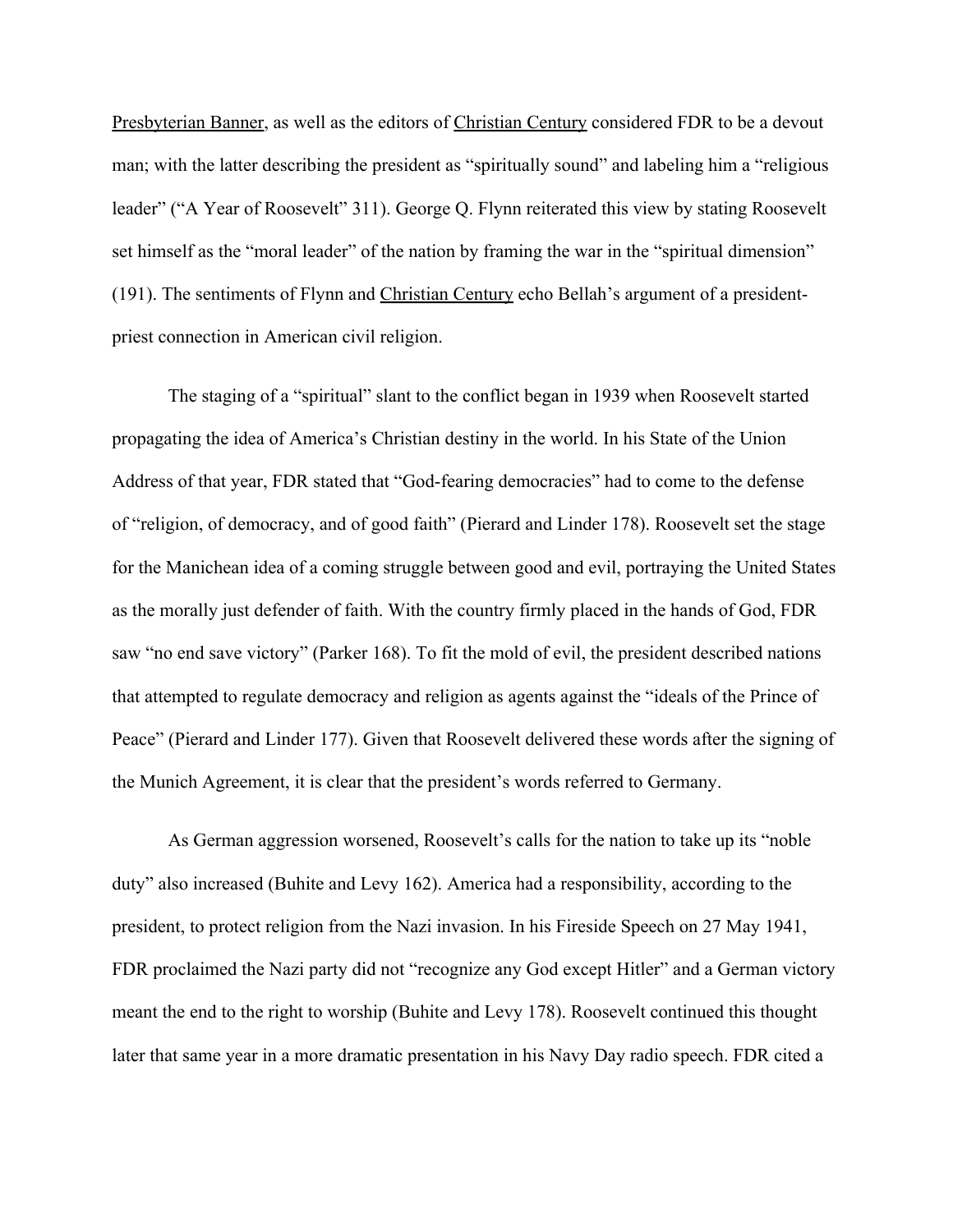Nazi plan which called for an attempt "to abolish all existing religions," seize all church property, and liquidate the clergy in an effort to organize an "International Nazi Church." The president also stated that the German regime wanted to replace the cross with the swastika and the Bible with Hitler's Mein Kampf (Pierard and Linder 179)*.* The editors of Christian Century, who only a few years earlier praised Roosevelt's faith, derided the president for his use of an attack on religion as a basis to promote war ("To Your Battle Stations" 1360-1362). Although the document used as the foundation for this alleged plan later proved to be a British forgery, FDR understood the intentions of Hitler and his allies much better than those who criticized this belief (Smith, "Religion" 202).

In contrast to his condemnation of Germany's attitude toward religion, Roosevelt argued that America could persuade the Soviet Union, though understood to be atheistic, to accept the idea of freedom of religion than Nazi Germany. With a majority of Catholics adamantly opposed to Communism, the president petitioned Pope Pius XII to declare the necessity of aid to Russia. Though Roosevelt never fully accepted the idea of religious freedom taking hold in the Soviet Union, he felt the need to promote the impression among American Catholics of a religiously tolerant Russia. Public opinion at the time favored the United States' support of the communist nation as a means to facilitate a timelier end to the war, thus Roosevelt's attempt to court the Catholic community was unnecessary (Dallek 296-297). Therefore, FDR's efforts to garner the support of Catholics can be construed as an attempt to once again frame the war in religious terms rather than as an argument made out of political necessity.

Opponents of FDR argued that his use of religiously based speech led the nation toward a "holy war" fought "against the ungodly Axis tyranny" (Pierard and Linder 163). Roosevelt's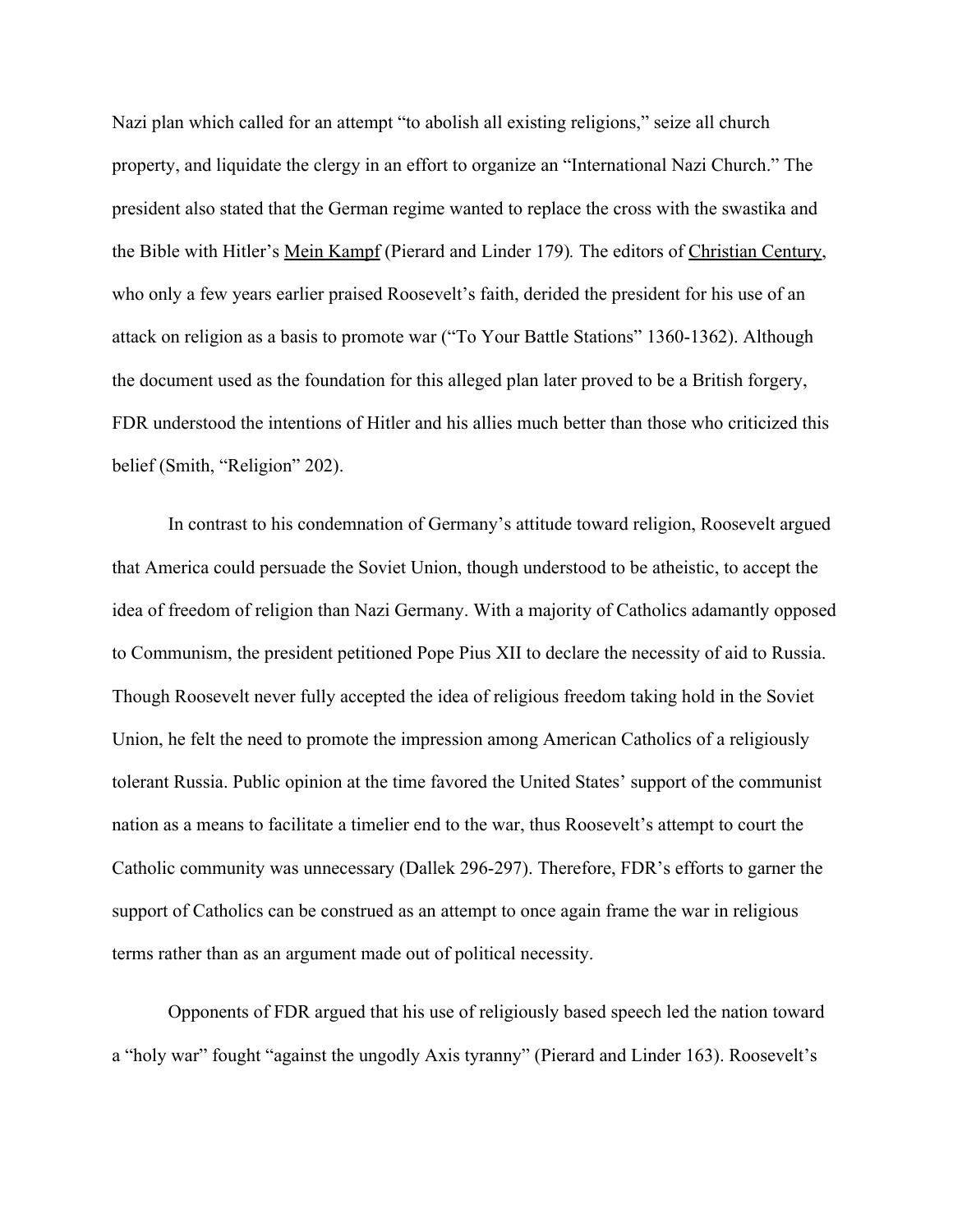call for a "holy war" garnered the ire of Senator Jeanette Rankin. An avid participant in various peace movements throughout her life, Rankin stood as the sole dissenting vote in the Senate at the time of America's entrance into the war. Rankin, known as a person who "ridiculed all religion," framed her arguments for peace by economic and social concerns rather than on theological constraints (Wilson 46). However, her views on religion led her to write "Beware of Holy Wars" for the periodical World Outlook. The article stood as an indictment of Roosevelt and what Rankin viewed as his attempt to incite a "holy war… by arousing fear of invasion" (Rankin 26). She did not limit her pacifist stance to arguments against a holy war, yet her criticism of Roosevelt and his promotion of America's participation in the European conflict was one of the few times that she mentioned religion.

Though Roosevelt attempted to sell the impending war as a religious battle, the attack on Pearl Harbor ultimately thrust the country into the conflict and the use of religious rhetoric did not sway many to his cause. As the country prepared for war, religious leaders remained divided in their support for the president and his handling of the situation, with some leaders calling for intervention while others remained pacifists. However, Roosevelt did not only use religious language to merely promote the war, but rather it played an important role in his life, as evidenced in his church service and personal life. FDR's continued use of religious rhetoric set the stage for a more pronounced implementation of civil religion in the modern presidency. Though enemies have changed from conflict to conflict, presidents from Harry S. Truman to George W. Bush have all followed Roosevelt's example of framing war in a religious context.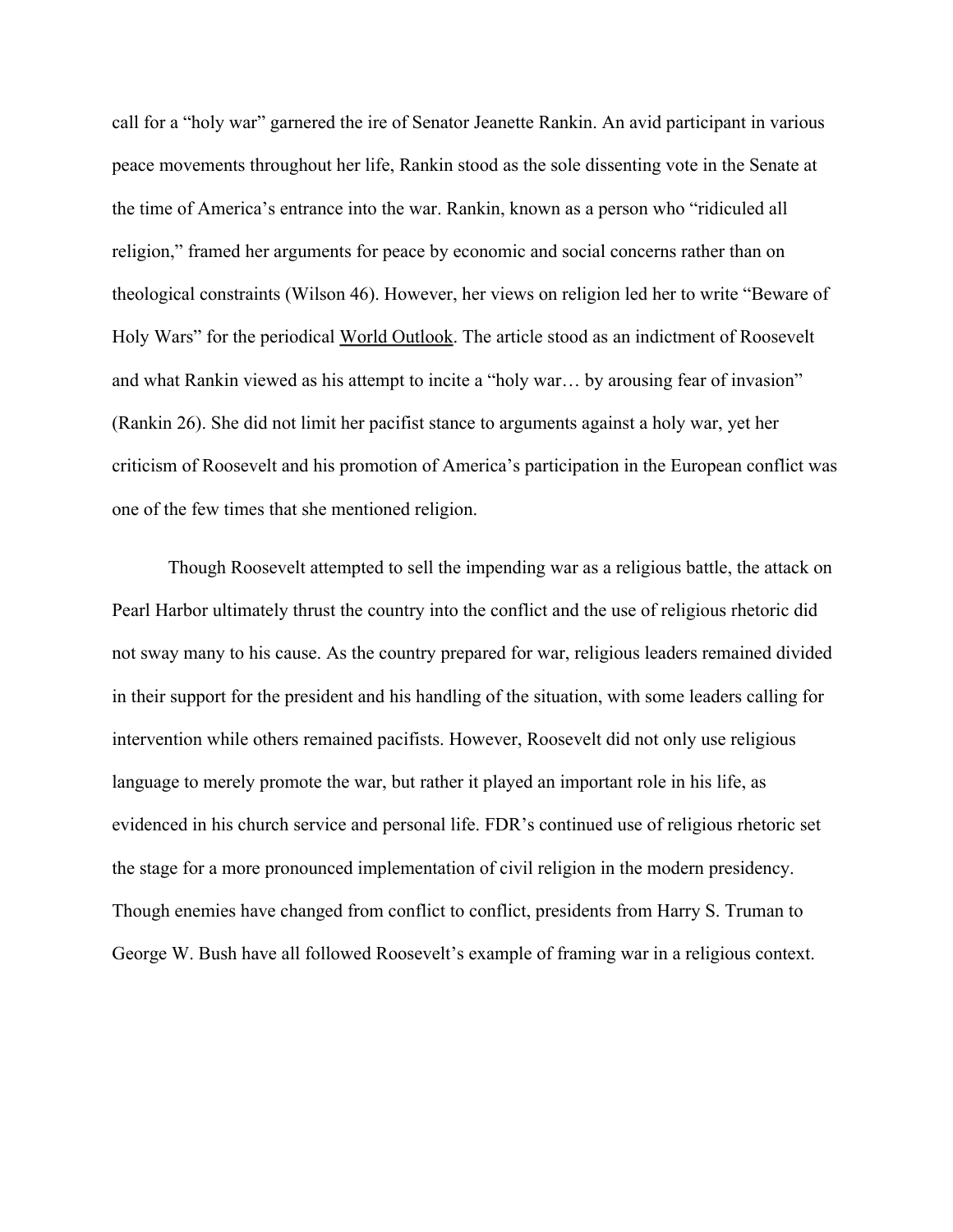## Works Cited

"A Year of Roosevelt." Christian Century 51 (Mar. 7, 1934): 311.

- Bellah, Robert. "Civil Religion in America." Daedalus: Journal of the American Academy of Arts and Sciences 96 (1967): 1-21.
- Buhite, Russell D., and David W. Levy, eds. FDR's Fireside Chats. Norman, OK: U Oklahoma P, 1992.
- Burns, James MacGregor. The Lion and the Fox. New York: Harcourt, Brace, and World, 1956.
- Dallek, Robert. Franklin D. Roosevelt and American Foreign Policy, 1932-1945. Oxford: Oxford UP, 1979.
- Flynn, George Q. Roosevelt and Romanism: Catholics and American Diplomacy, 1937-1945. Westport, CT: Greenwood P, 1976.
- Henderson, Charles P. "Civil Religion and the American Presidency." Religious Education 70 (Sept. - Oct. 1975): 473-485.
- Isetti, Ronald. "The Moneychangers of the Temple: FDR, American Civil Religion, and the New Deal." Presidential Studies Quarterly 26 (Summer 1996): 678-693.

Parker, Stamford. The Words That Reshaped America: FDR*.* New York: HarperCollins, 2000.

- Pierard, Richard V., and Robert D. Linder. Civil Religion & the Presidency. Grand Rapids: Zondervan Publishing House, 1988.
- Rankin, Jeannette. "Beware of Holy Wars." World Outlook (November 1936): 25-28.
- Smith, Gary Scott. Faith and the Presidency: From George Washington to George W. Bush. Oxford: Oxford UP, 2006.